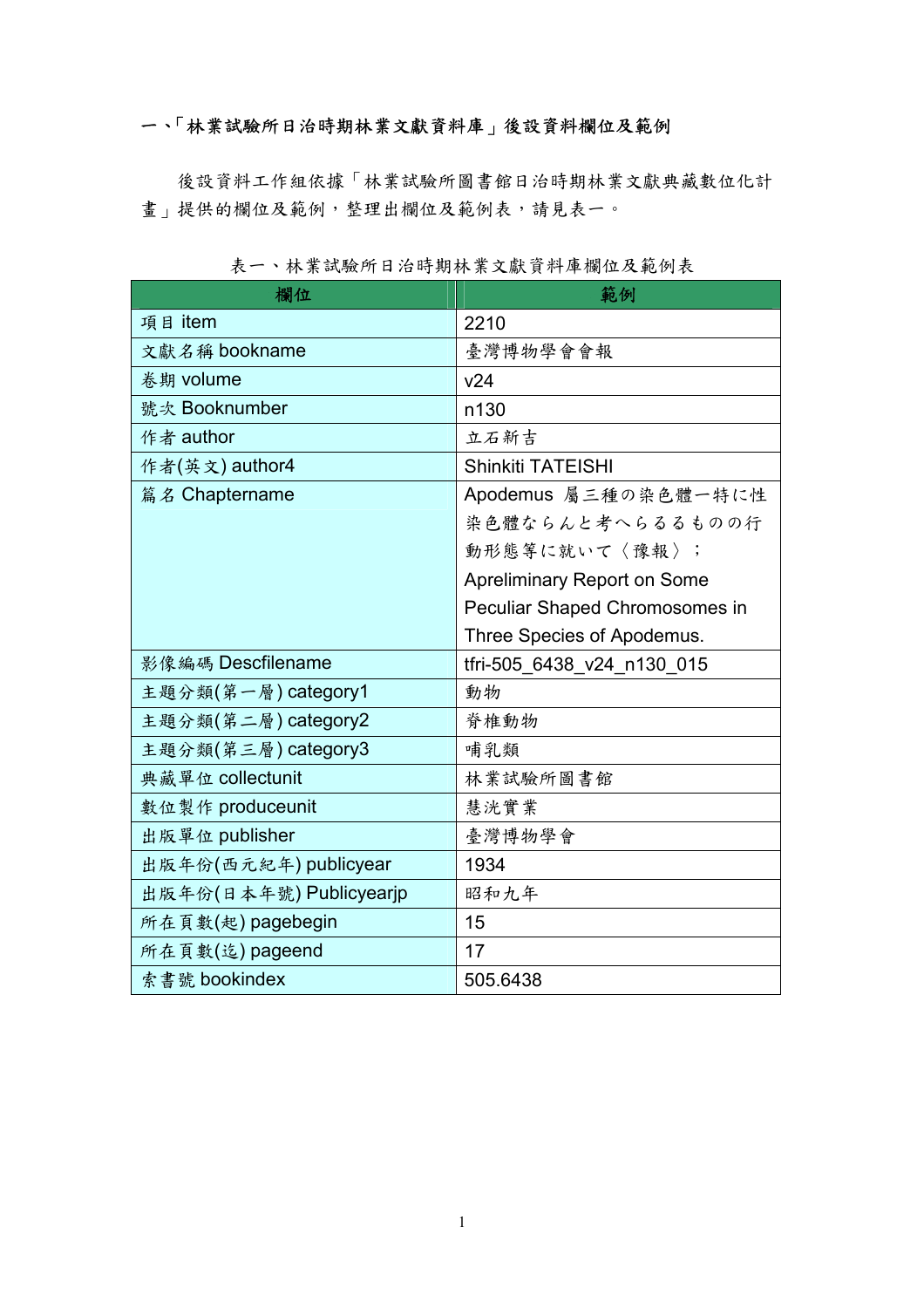### 二、匯出聯合目錄對照

此匯出聯合目錄對照表供系統開發人員在開發 XML 資料匯入匯出功能時參 考。DC 欄位標示灰底者為轉出之必填欄位(標題、主題、出版者、格式),以 確保轉出目錄之品質。此外,因聯合目錄依採用 Simple DC,故對照時不匯入修 飾詞,僅匯入至該元素。若匯入時有多對一欄位時,則以斷行方式區隔。本對照 **係參考 DC 的 Library Application Profile<sup>1</sup>, 及依據"One-to-One Principle"為原** 則,依7/30會議之結論,選擇原件為描述主體,其對照表請見表二。

| <b>DC</b>   | 林業試驗所日  | 系統轉出資料規          | 轉出欄位範例                  |
|-------------|---------|------------------|-------------------------|
|             | 治時期林業文  | 範                |                         |
|             | 獻資料庫    |                  |                         |
| 標題 Title    | 篇名      | 請一起轉出欄位          | 篇名: Apodemus 屬三種        |
|             |         | 名稱,以「篇名:         | の染色體一特に性染色體             |
|             |         | $XXX_+$ 呈現。      | ならんと考へらるるもの             |
|             |         |                  | の行動形態等に就いて              |
|             |         |                  | 〈豫報〉; Apreliminary      |
|             |         |                  | Report on Some Peculiar |
|             |         |                  | Shaped Chromosomes in   |
|             |         |                  | Three Species of        |
|             |         |                  | Apodemus.               |
| 創作者 Creator | 作者      | 請一起轉出欄位          | 作者:立石新吉                 |
|             |         | 名稱,以「作者:         | 作者 (英文): Shinkiti       |
|             |         | $XXX$ 」呈現。       | <b>TATEISHI</b>         |
|             | 作者 (英文) | 請一起轉出欄位          |                         |
|             |         | 名稱,以「作者          |                         |
|             |         | (英文): XXX        |                         |
|             |         | 呈現。              |                         |
| 主題 Subject  | 主題分類(第  | 請一併轉出欄位          | 主題分類:動物一脊椎動             |
|             | 一層)     | 名稱,每個分類          | 物一哺乳類                   |
|             | 主題分類(第  | 層級間以'一'區         |                         |
|             | 二層)     | 隔 <sup>2</sup> 。 |                         |
|             | 主題分類(第  |                  |                         |
|             | 三層)     |                  |                         |
| 描述          |         |                  |                         |
| Description |         |                  |                         |

表二、聯合目錄對照表

 1 http://dublincore.org/documents/library-application-profile/

<sup>2</sup> 林試所係採用該文獻原本所列之主題,故與 TaiBNET 台灣物種名錄之主題分類有所不同。因 林試所缺乏人力進行兩者間的對照,所以採用原分類匯入聯合目錄。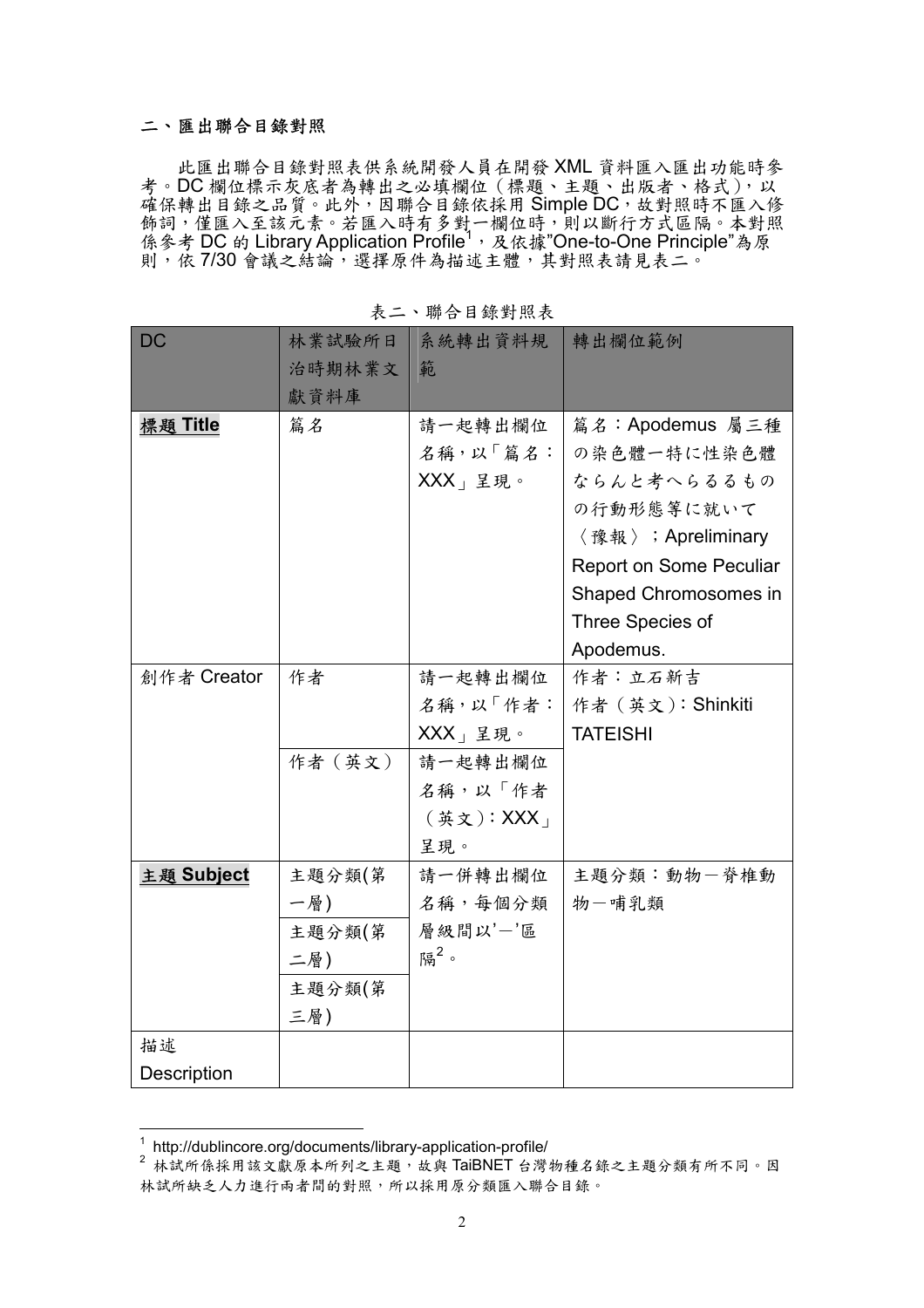| <b>DC</b>                | 林業試驗所日  | 系統轉出資料規                      | 轉出欄位範例            |
|--------------------------|---------|------------------------------|-------------------|
|                          | 治時期林業文  | 範                            |                   |
|                          | 獻資料庫    |                              |                   |
| 出版者                      | 出版單位    | 請一併轉出欄位                      | 出版單位:臺灣博物學會       |
| <b>Publisher</b>         |         | 名稱,以「出版                      |                   |
|                          |         | 單位: XXX」呈                    |                   |
|                          |         | 現。                           |                   |
| 貢獻者                      |         |                              |                   |
| Contributor              |         |                              |                   |
| 日期 Date                  | 出版年份(西  | 請一起轉出欄位                      | 出版年份:昭和九年(西       |
|                          | 元紀年)    | 名稱,以「出版                      | 元 1934)           |
|                          | 出版年份 (日 | 年份:日本年號                      |                   |
|                          | 本年號)    | (西元紀年)」呈                     |                   |
|                          |         | 現。                           |                   |
| 型式 Type                  |         | 請以預設值轉                       | 文字                |
|                          |         | 出,以「文字」                      |                   |
|                          |         | 呈現。                          |                   |
| 格式 Format                |         | 請以預設值轉                       | 媒體類型:紙本           |
|                          |         | 出,以「媒體類                      |                   |
|                          |         | 型:紙本」呈現。                     |                   |
| 識別碼 Identifier           | 索書號     | 請一起轉出欄位                      | 索書號:505/6438      |
|                          |         | 名稱,以「索書                      |                   |
|                          |         | 號: 505/6438                  |                   |
|                          |         | 呈現。3                         |                   |
| 來源 Source                | 文獻名稱    | 請一起轉出欄位                      | 文獻名稱:臺灣博物學會       |
|                          | 卷期      | 名稱, 每個欄位                     | 會報                |
|                          | 號次      | 以斷行方式區                       | 卷期: v24           |
|                          |         | 隔。                           | 號次: n130          |
|                          | 所在頁數(起) | 請一起轉出欄位                      | 所在頁數: p.015-p.017 |
|                          |         | 名稱,以「所在                      |                   |
|                          | 所在頁數(迄) | 頁數:                          |                   |
|                          |         | $p.XX-p.XX \perp \nsubseteq$ |                   |
|                          |         | 現。                           |                   |
| 語言 Language <sup>4</sup> |         |                              |                   |

 $^3$ 林試所原始資料為 505.6438,但林試所圖書館館藏目錄為 505/6438,後設資料工作組建議二 者應統一,以利使用者依其索書號也可至該館找到紙本館藏。

 $\overline{a}$ 

<sup>4 %%。&</sup>lt;br>4 後設資料工作組建議應提供語言資訊,但因無法由標題或其他欄位自動判斷文獻內容語言,所 以此語言資訊需以人工逐篇判斷後匯入,林試所因人力及時間因素,不匯入此資訊。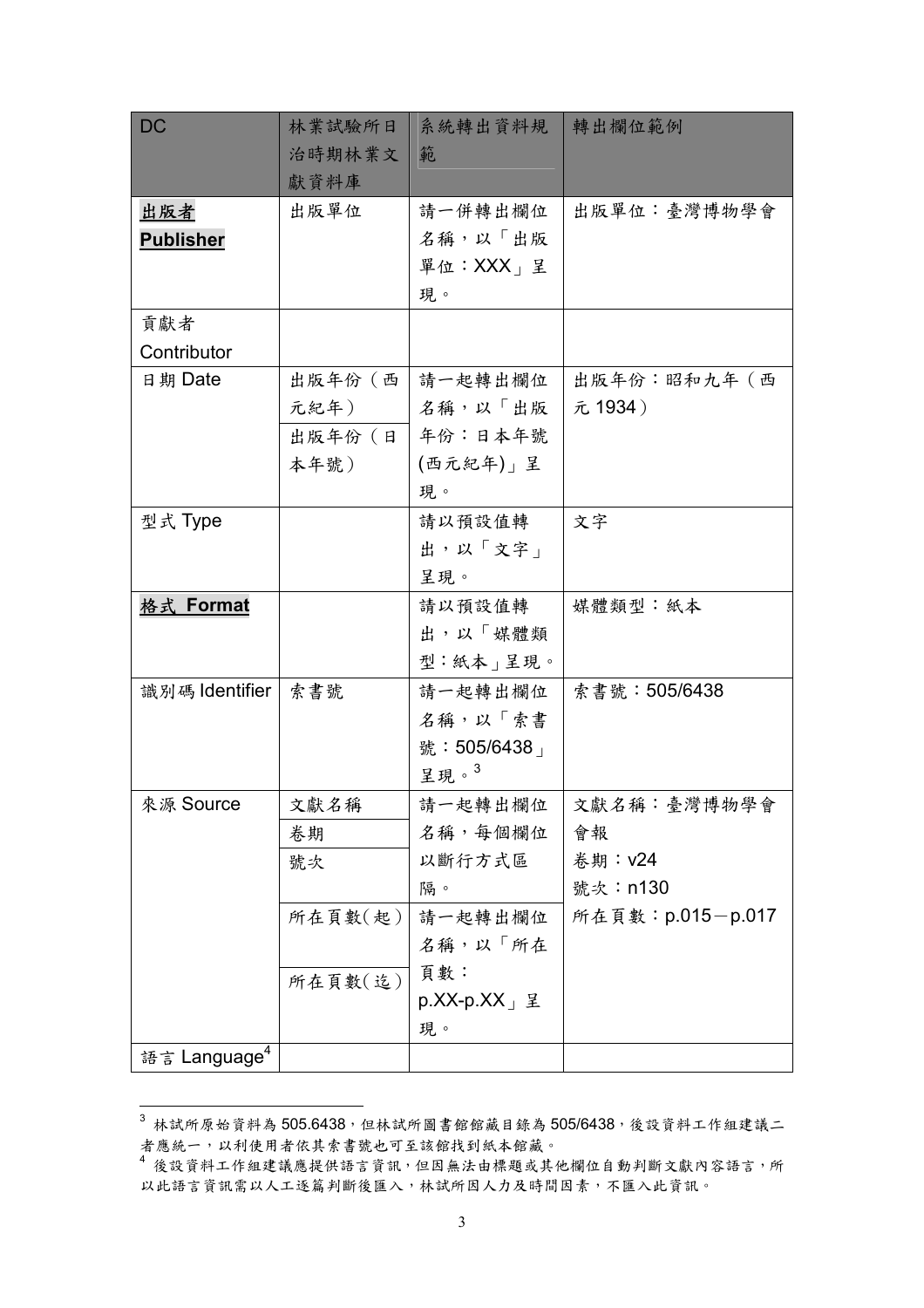| <b>DC</b>   | 林業試驗所日 | 系統轉出資料規       | 轉出欄位範例      |
|-------------|--------|---------------|-------------|
|             | 治時期林業文 | 範             |             |
|             | 獻資料庫   |               |             |
| 關聯 Relation |        |               |             |
| 涵蓋範圍        |        |               |             |
| Coverage    |        |               |             |
| 權限 Rights   | 典藏單位   | 請一起轉出欄位       | 典藏單位:林業試驗所圖 |
|             |        | 名稱,以「典藏       | 書館          |
|             |        | 單位: $XXX_1$ 呈 |             |
|             |        | 現。            |             |

(註 1:林試所提供每筆後設資料「連結到原始資料網站」的 URL)

(註 2:林試所的圖檔因資料庫存取保護機制,無法提供每個圖檔的 URL 以供 聯合目錄連結。因此林試所將以圖檔連同 xml 方式匯入至聯合目錄)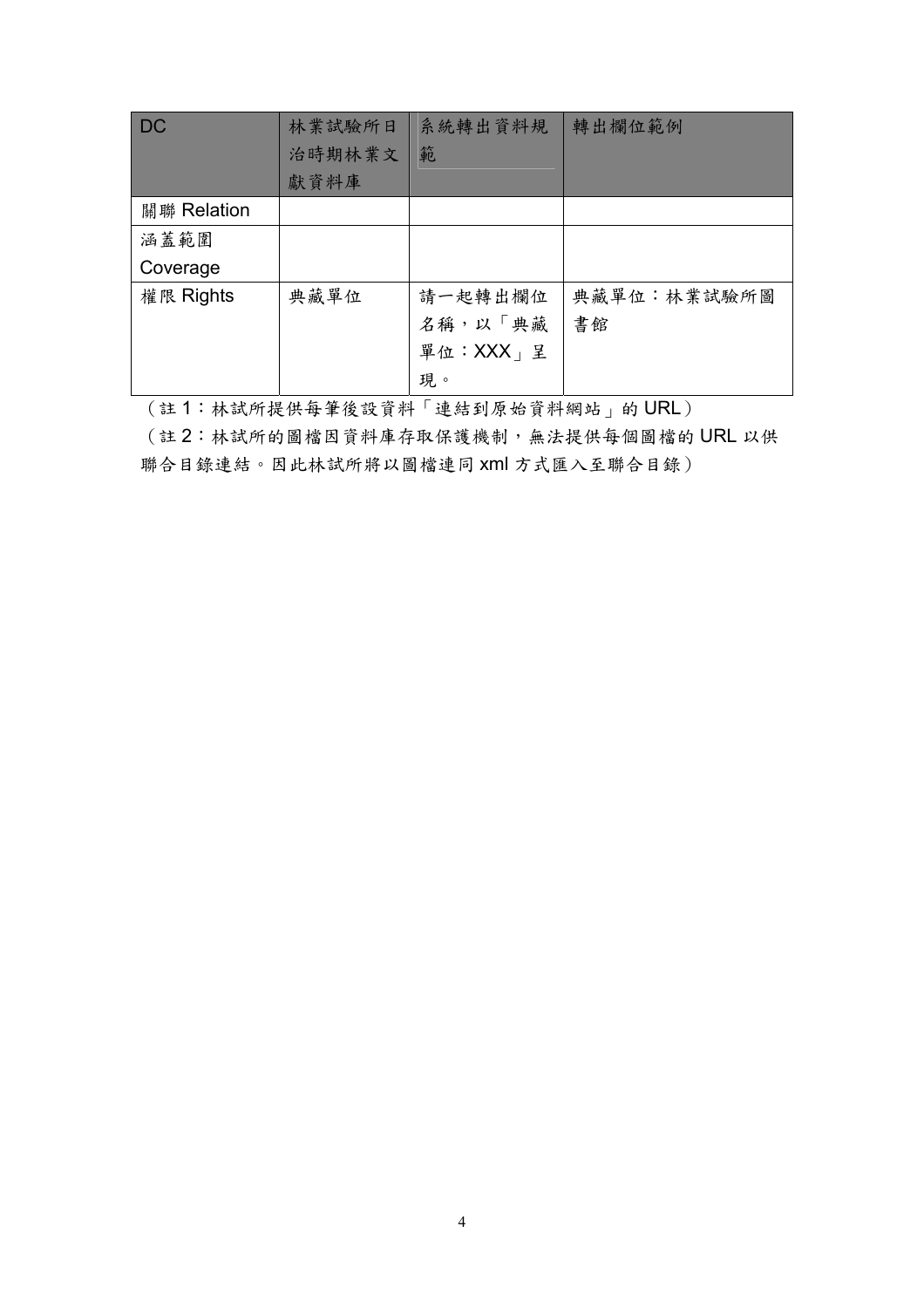## 三、匯出聯合目錄網頁樣式

下列為資料對照至聯合目錄後,聯合目錄檢索結果之顯示版面。若無資料匯入的 欄位,聯合目錄則不會顯示,請見表三。

### 表三、聯合目錄網頁範例

標題:篇名:Apodemus 屬三種の染色體一特に性染色體ならんと考へらるる ものの行動形態等に就いて〈豫報〉;Apreliminary Report on Some Peculiar Shaped Chromosomes in Three Species of Apodemus.

|                                                                                                                                                                       | 資料識別:                 |
|-----------------------------------------------------------------------------------------------------------------------------------------------------------------------|-----------------------|
| (公 林葉試驗所圖書館 (公 林葉試驗所)<br>星試驗所圖書館                                                                                                                                      | 索書號: 505/6438         |
| Apodemus 風三種の染色體–特に性染色體ならんと<br>考へらる·6の、行動形態等に就て (縁報)<br>工石制富<br>現在市地入学住血事部数かさせま                                                                                       | 資料類型:                 |
| A Freliminary Report on Some Porning Shaped Chromosomer in Three Species of Treesday,<br>$\circ$<br>Galakin Taxona                                                    | 文字                    |
| ※発売結花期日経施 基約研究ロー部としてタイツンセスデアスネズミ<br>Apolemni arrasine singpornis (Susance) BUATTSTAAKI Apo<br>done) somitist Tomase の染色感を観察したらに、その相談相談を開に際し                           | 著作者:                  |
| 再者共に恐らく社論を踏ならんと思はる、幅も特異の染色館の存在を認め、<br>在第12世纪进下》主义( J Polemas s ferricos s policias (Thurs. at Schutz))<br>▲輸の名に第二期に見たる人の人場への試験なの地を築となすることを確立へ、林業試験所                   | 作者:立石新吉               |
| 「お得たなみロウモニ+にもの人製を紹告を大士を」<br>アッパリート型作に用ひたる APolonic agratius ving primais は勝てる<br>走州所港、少なくとも小浜館は上に就き観察セリ。オル control は阿里山に<br>時で付援せる→回想より材料を探り、二種周に Flemming 個波に 1-5 信星 | 作者: Shinkiti TATEISHI |
| 印水を加っ孔つみ配像の分享を自動的とせるもの、及び Classry 液を固じく<br>13 信に結構し保護量の承認機を加ったるものを認定金として使用できょう。<br>epointer は地质量単純産近に於て採集せる一個 置を発ニ解説相に関連しを                                            | 主題與關鍵字:               |
| しく水性の強えそ「伝」のフォニママ設に貯蔵し粒一目圧進水圧、バラフキン<br>(A) (本集管理) 国国首相相对的部分和维利用与受精地位 30 分子的每件(特别) 22<br>● 法に見つて始告し染告行の比較及びに ※ 市場 の間部に開せる。<br>Anders 各種の染色管製は大の部と。                     | 主題分類:動物一脊椎動物一哺乳類      |
| Apolonic agentia singpicule (Saccore)<br>Afterlanger afterlange afterlanger (Thorn, et Bernard) and                                                                   | 出版者:                  |
| DESIGNATION INCOME INVESTIGATION<br>(公林菜試驗所<br>菜試驗所圖書館<br><b>公林菜試驗所圖書館</b>                                                                                            | 出版單位:臺灣博物學會           |
|                                                                                                                                                                       | 日期:                   |
|                                                                                                                                                                       | 出版年份:昭和九年 (西元1934)    |
|                                                                                                                                                                       | 格式:                   |
|                                                                                                                                                                       | 媒體類型:紙本               |
|                                                                                                                                                                       | 來源:                   |
|                                                                                                                                                                       | 文獻名稱:臺灣博物學會會報         |
|                                                                                                                                                                       | 卷期: v24               |
|                                                                                                                                                                       | 號次: n130              |
|                                                                                                                                                                       | 所在頁數: p.015-p.017     |
|                                                                                                                                                                       | 管理權:                  |
|                                                                                                                                                                       | 典藏單位:林業試驗所圖書館         |